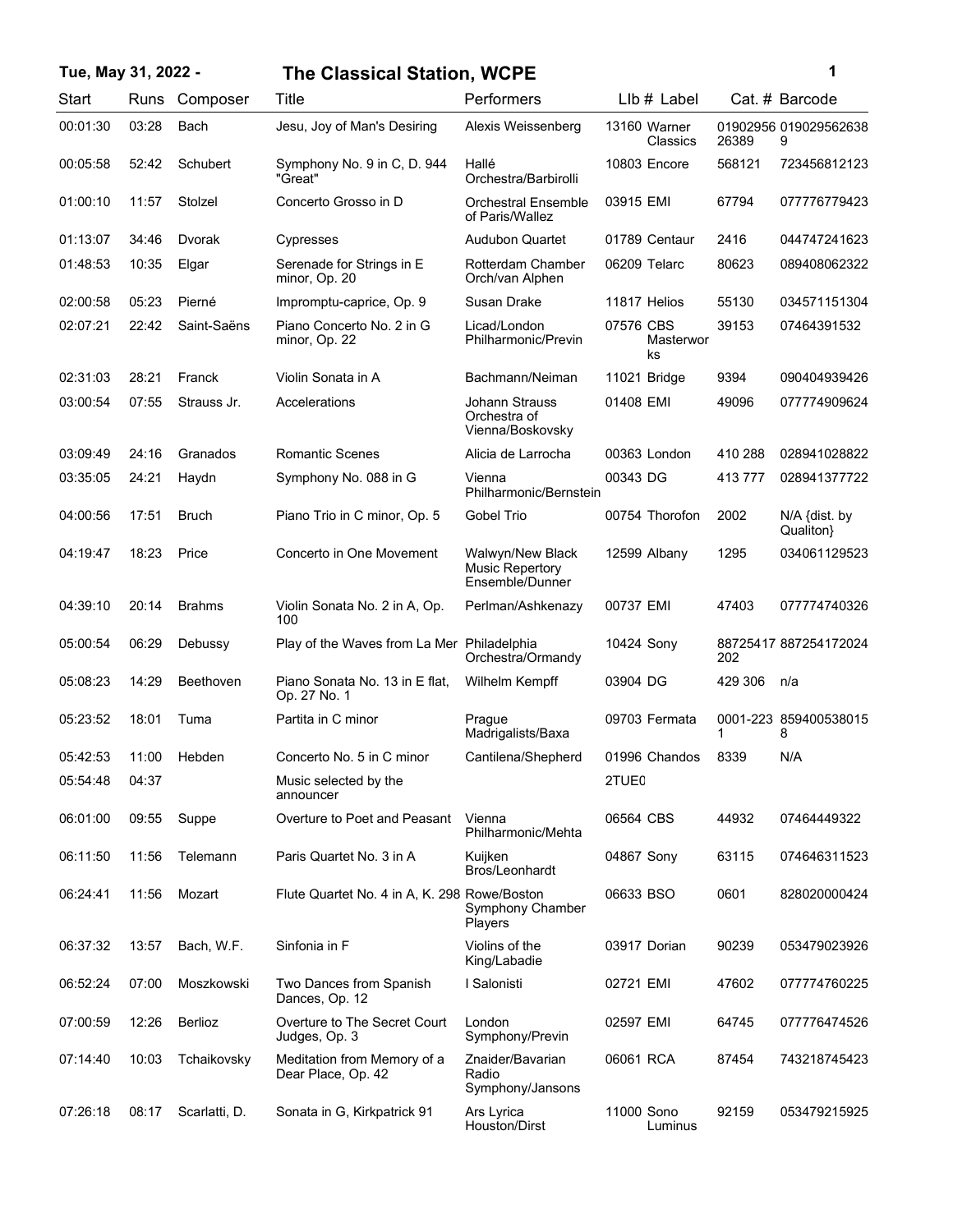| Tue, May 31, 2022 - |  |  |  |  |
|---------------------|--|--|--|--|
|---------------------|--|--|--|--|

## **Tue, May 31, 2022 - 2 The Classical Station, WCPE**

|  |  | i |  |
|--|--|---|--|
|  |  |   |  |
|  |  |   |  |

| Start    | Runs  | Composer       | Title                                                                            | Performers                                      |                   | $Llb#$ Label                         |         | Cat. # Barcode        |
|----------|-------|----------------|----------------------------------------------------------------------------------|-------------------------------------------------|-------------------|--------------------------------------|---------|-----------------------|
| 07:35:50 | 13:29 | Schubert       | Rondo in A for Violin and<br>Strings, D. 438                                     | Zehetmair/German<br><b>Chamber Philharmonic</b> |                   | 02476 Teldec                         | 46448   | 022924644825          |
| 07:50:34 | 08:53 | Weber          | Invitation to the Dance, Op. 65                                                  | Chicago<br>Symphony/Reiner                      |                   | 06911 RCA Red<br>Seal                | 71615   | 828767161525          |
| 08:01:02 | 05:40 | Delius         | <b>Summer Evening</b>                                                            | London<br>Symphony/Wordsworth                   |                   | 06561 Musical<br>Heritage<br>Society | 513964  | 717794396423          |
| 08:07:57 | 12:00 | <b>Borodin</b> | Polovtsian Dances from Prince<br>Igor                                            | Berlin<br>Philharmonic/Rattle                   |                   | 13098 Warner<br>Classics             | 7332    | 82564648 825646487332 |
| 08:21:12 | 06:08 | Grieg          | Selections from Lyric Pieces<br>No. 2, Op. 38                                    | Sviatoslav Richter                              | 06653 Live        | Classics                             | 442     | 401551200442<br>8     |
| 08:29:20 | 05:30 | Elgar          | Pomp & Circumstance March<br>No. $1$ in $D$                                      | Royal<br>Philharmonic/Ellis                     |                   | 13798 Brilliant<br>Classics          | 96146   | 502842196146<br>0     |
| 08:36:05 | 08:00 | Grandjany      | Rhapsodie for Harp, Op. 10                                                       | Yolanda Kondonassis                             |                   | 06268 Telarc                         | 80581   | 089408058127          |
| 08:45:20 | 06:37 | Rachmaninoff   | Vocalise                                                                         | <b>Budapest Festival</b><br>Orchestra/Fischer   |                   | 08656 Channel<br>Classics            | 21604   | 723385216049          |
| 08:53:12 | 06:13 |                | Music selected by the<br>announcer                                               |                                                 | 1TUE <sub>0</sub> |                                      |         |                       |
| 09:01:15 | 08:44 | Marais         | The Bells of St. Genevieve                                                       | Harnoncourt Trio                                |                   | 01586 Harmonia<br>Mundi              | 90414   | N/A                   |
| 09:11:14 | 21:53 | Mendelssohn    | Piano Concerto No. 2 in D<br>minor, Op. 40                                       | Hobson/Sinfonia da<br>Camera                    |                   | 04463 Arabesque Z6688                |         | 026724668821          |
| 09:34:37 | 24:49 | Strauss, R.    | Suite from Der Rosenkavalier                                                     | Royal<br>Concertgebouw/Janso<br>ns              | 10997 RCO         |                                      | 12004   | 542500837872<br>5     |
| 10:01:16 | 34:11 | Farrenc        | Symphony No. 3 in G minor,<br>Op. 36                                             | European Soloists of<br>Luxembourg/Konig        |                   | Downk Naxos                          |         | 8.573706 747313370672 |
| 10:36:57 | 22:14 | Beethoven      | Piano Sonata No. 11 in B flat,<br>Op. 22                                         | Maurizio Pollini                                | 04989 DG          |                                      | 435 472 | 028943547222          |
| 11:01:01 | 53:52 | <b>Brahms</b>  | Symphony No. 1 in C minor,<br>Op. 68                                             | Houston<br>Symphony/Eschenbac<br>h              |                   | 03044 Virgin                         | 59223   | 077775922325          |
| 11:56:08 | 03:17 | Liszt          | At the Lake of Wallenstadt                                                       | Jennifer Tao                                    |                   | 05349 Eroica                         | 3015    | 714548301528          |
| 12:01:15 | 10:37 | Dvorak         | Romance in F minor, Op. 11                                                       | Frank/Czech<br>Philharmonic/Mackerra<br>s       |                   | 05323 London                         | 460 316 | 028946031629          |
| 12:13:07 | 20:01 | Hummel         | <b>Trumpet Concerto</b>                                                          | Touvron/Prague<br>Chamber Orchestra             | 02241 RCA         |                                      | 60858   | 090266085828          |
| 12:34:23 | 04:56 | Copland        | <b>Buckaroo Holiday from Rodeo</b>                                               | <b>Cleveland Pops/Lane</b>                      | 04556 Sony        |                                      | 62401   | 074646240120          |
| 12:40:49 | 11:30 | Janacek        | Pohadka (Fairy Tale)                                                             | Alisa and Vivian<br>Weilerstein                 | 05693 EMI         | Classics                             | 73498   | 724357349826          |
| 12:53:34 | 05:51 |                | Music selected by the<br>announcer                                               |                                                 | 1TUE1             |                                      |         |                       |
| 13:01:15 | 34:29 | Mozart         | Piano Concerto No. 22 in E flat, Richard-Hamelin/Violin PV129 Analekta<br>K. 482 | s of the King/Cohen                             |                   |                                      | 29147   | 774204914721          |
| 13:36:59 | 04:03 | Scheidt        | Canzona bergamasca                                                               | <b>Empire Brass</b>                             |                   | 04876 Telarc                         | 80438   | 089408043826          |
| 13:42:32 | 16:52 | Chausson       | Poéme, Op. 25                                                                    | Hahn/Radio France<br>Philharmonic/Franck        |                   | Downk Deutsche<br>Grammaph<br>on     | n/a     | n/a                   |
| 14:01:14 | 31:42 | Grieg          | Piano Concerto in A minor, Op.<br>16                                             | <b>Bolet/Berlin Radio</b><br>Symphony/Chailly   |                   | 00599 London                         | 417 112 | 028941711229          |
| 14:34:11 | 10:27 | Geminiani      | Concerto No. 10 in F                                                             | I Musici                                        |                   | 03999 Philips                        | 438 766 | 028943876629          |
| 14:46:08 | 13:16 | <b>Bridge</b>  | Fantasy Piano Quartet in F<br>sharp minor                                        | <b>Adkins String</b><br>Ensemble                |                   | 06625 Jabezpres n/a<br>s             |         | 880069820128          |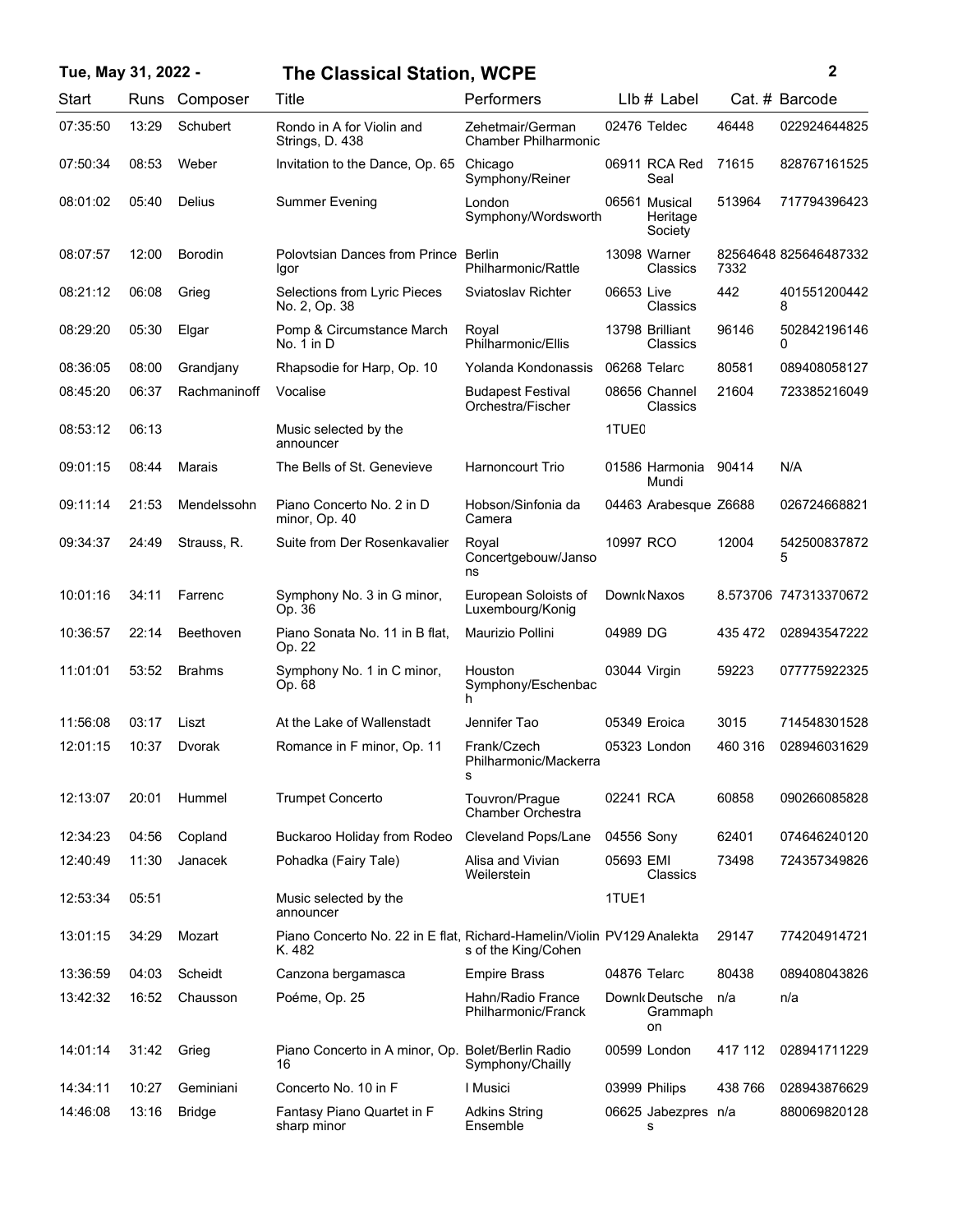| Tue, May 31, 2022 - |       |                     | <b>The Classical Station, WCPE</b>                                                     |                                                          |                                        |         | 3                     |
|---------------------|-------|---------------------|----------------------------------------------------------------------------------------|----------------------------------------------------------|----------------------------------------|---------|-----------------------|
| Start               |       | Runs Composer       | Title                                                                                  | Performers                                               | LIb # Label                            |         | Cat. # Barcode        |
| 15:01:14            | 20:27 | Respighi            | The Pines of Rome                                                                      | London<br>Symphony/Gardelli                              | 00720 EMI                              | 86549   | 724358654929          |
| 15:23:11            | 18:23 | <b>MacDowell</b>    | Woodland Sketches, Op. 51                                                              | James Barbagallo                                         | 11908 Naxos                            |         | 8.559010 836943901021 |
| 15:42:49            | 16:30 | Vaughan<br>Williams | Fantasia on a Theme of<br><b>Thomas Tallis</b>                                         | Symphony Orchestra<br>of the Curtis<br>Institute/Previn  | 04360 EMI                              | 55371   | 724355537126          |
| 16:00:34            | 07:52 | Grofé               | On the Trail from Grand<br>Canyon Suite                                                | Philadelphia<br>Orchestra/Ormandy                        | 03732 Sony                             | 62402   | 074646240229          |
| 16:09:21            | 10:17 | Mendelssohn         | 1st mvt (Allegro vivace) from<br>Symphony No. 4 in A, Op. 90<br>"Italian"              | <b>NY</b><br>Philharmonic/Bernstein                      | 05458 Sony<br>Classical                | 61843   | 074646184325          |
| 16:20:33            | 11:29 | Enescu              | Romanian Rhapsody No. 1 in A Dubeau/La Pieta                                           |                                                          | PV114 Analekta                         | 8746    | 774204874629          |
| 16:32:57            | 08:05 | Haydn               | Poco adagio, cantabile~String<br>Quartet in C, Op. 76 No. 3<br>"Emperor"               | London Haydn Quartet PV136 Hyperion                      |                                        | 68335   | 034571283357          |
| 16:42:17            | 08:45 | <b>Sibelius</b>     | Finale (Allegro molto) from<br>Symphony No. 5 in E flat, Op.<br>82                     | Philharmonia/Ashkena 01182 London<br>zy                  |                                        | 410 016 | 028941001627          |
| 16:51:57            | 07:27 | Chavez              | El Tropico                                                                             | Philharmonic<br>Orchestra of the<br>Americas/de la Parra | 09047 Sony                             | 552     | 88697755 886977555527 |
| 17:00:39            | 04:37 | Chopin              | Nocturne in E flat, Op. 55 No. 2 Vladimir Horowitz                                     |                                                          | 02101 Sony                             | 45818   | 07464458182           |
| 17:06:11            | 04:15 | Martucci            | Momento musicale, Op. 57 No. Philharmonia/d'Avalos<br>3                                |                                                          | 02330 ASV                              | 691     | 501197506912<br>6     |
| 17:11:21            | 07:37 | Giuliani            | Grand Overture, Op. 61                                                                 | Angel Romero                                             | 01085 EMI                              | 47986   | 077774798624          |
| 17:19:53            | 08:13 | Mussorgsky          | Baba Yaga and the Great Gate Philadelphia<br>of Kiev from Pictures at an<br>Exhibition | Orchestra/Muti                                           | 01711 EMI                              | 47099   | 077774709927          |
| 17:29:21            | 07:07 | Strauss Jr.         | Students' Joy Waltz                                                                    | Czecho-Slovak State<br>Philharmonic/Walter               | 02357 Marco Polo 8.223219 489103023219 |         | 8                     |
| 17:37:23            | 04:18 | Mozart, L.          | 1st mvt (Allegro) from<br>Symphony in G                                                | Academy of St.<br>Martin-in-the-Fields/Ma<br>rriner      | 12800 Philips                          | 422 601 | 028942250123          |
| 17:42:36            | 16:50 | Falla               | Homenajes                                                                              | Simon Bolivar<br>Symphony/Mata                           | 03050 Dorian                           | 90210   | 053479021021          |
| 18:00:41            | 09:41 | Dvorak              | Finale from Symphony No. 8 in Minnesota<br>G, Op. 88                                   | Orchestra/Marriner                                       | 02071 Philips                          | 412 542 | 028941254221          |
| 18:11:17            | 04:36 | <b>Brahms</b>       | Intermezzo in E, Op. 116 No. 4 Emanuel Ax                                              |                                                          | 03540 Sony<br>Classical                | 69284   | 074646928424          |
| 18:16:48            | 09:51 | Dawson              | 2nd myt (Hope in the Night)<br>from Negro Folk Symphony                                | Detroit Symphony/Jarvi 08565 Chandos                     |                                        | 9226    | 095115922620          |
| 18:27:54            | 10:56 | Desplat             | The Escape from The Shape of London<br>Water                                           | Symphony/Desplat                                         | Downk Decca                            | n/a     | n/a                   |
| 18:39:45            | 10:11 | Offenbach           | Selections from Gaité<br>Parisienne                                                    | Tomassi/Griguoli/Stella 11504 Warner                     | Classics                               | 12207   | 08256463 825646312207 |
| 18:50:51            | 08:35 |                     | Music selected by the<br>announcer                                                     |                                                          | 1TUE1                                  |         |                       |
| 19:01:16            | 07:46 | Schubert            | Impromptu in A flat, D. 935 No. Clifford Curzon<br>2                                   |                                                          | 10098 London                           | 417 642 | 028941764225          |
| 19:10:17            | 26:07 | <b>Bennett</b>      | Piano Concerto No. 2 in E flat,<br>Op. 4                                               | Binns/Philharmonia/Br 08772 Lyrita<br>aithwaite          |                                        | 205     | 502092602052<br>9     |
| 19:37:39            | 21:46 | Mercadante          | Flute Concerto in E minor                                                              | Galway/I Solisti<br>Veneti/Scimone                       | 01300 RCA                              | 7703    | 07863577032           |